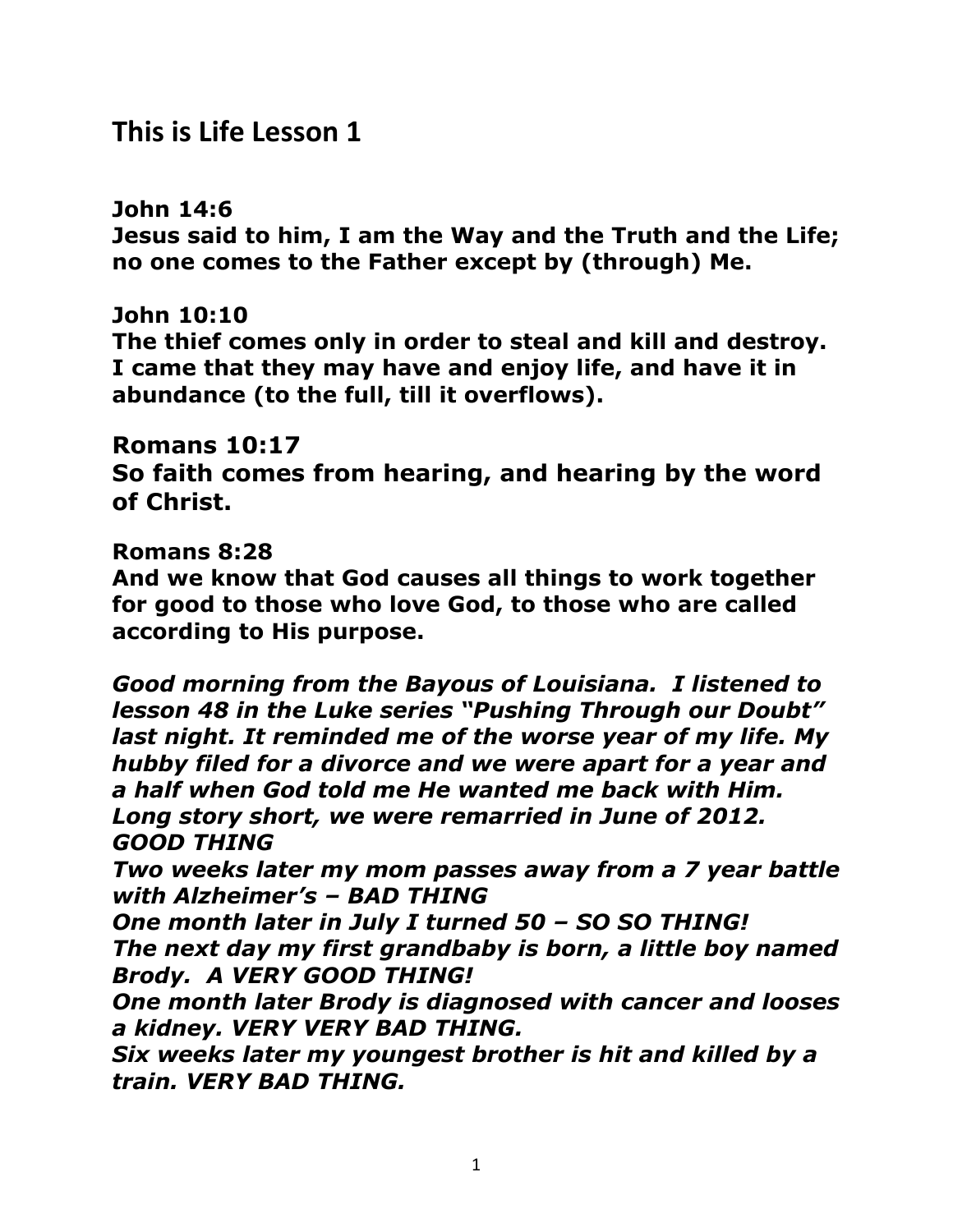*You would think at this point I'm a mess, No. Why? Because I never doubted! Now it took me years to get to that stage. I doubted for years. My dad was killed when I was 18, my first husband beat me and left me with 2 small children. Oh I definitely had my doubting years. But thank God He never gave up on me.*

*Anyway – I just wanted to share that with you. And by the way my grandson Brody is beautiful, happy, smart almost 4 year old who is the light of my life.*

**1 Samuel 8:4-5 Then all the elders of Israel gathered together and came to Samuel at Ramah and said to him, "Look, you have grown old, and your sons do not walk in your ways. Now appoint us a king to judge us [and rule over us] like all the other nations."** 

**7 The Lord said to Samuel, "Listen to the voice of the people in regard to all that they say to you, for they have not rejected you, but they have rejected Me from being King over them. 8 Like all the deeds which they have done since the day that I brought them up from Egypt even to this day—in that they have abandoned (rejected) Me and served other gods—so they are doing to you also. 9 So now listen to their voice; only solemnly warn them and tell them the ways of the king who will reign over them."**

#### **1 Samuel 8:10–18**

**11 he will take your sons and place them for himself in his chariots and among his horsemen and they will run before his chariots.** 

**12 plowing and to reap his harvest and to make his weapons of war and equipment for his chariots.** 

**13 "He will also take your daughters for perfumers and cooks and bakers.** 

**14 "He will take the best of your fields and your vineyards and your olive groves and give them to his servants. 15 "He will take a tenth of your seed**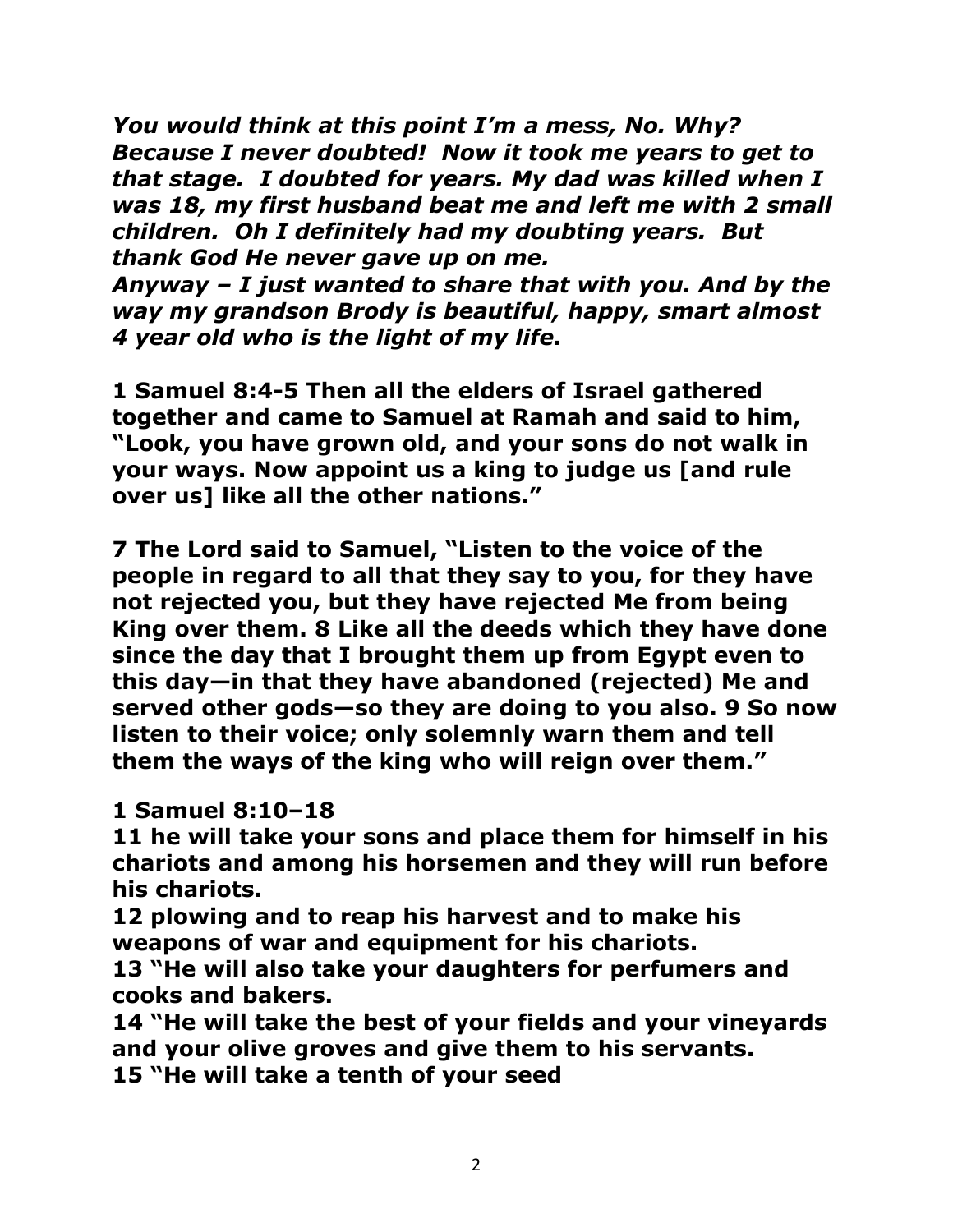**17 "He will take a tenth of your flocks, and you yourselves will become his servants.** 

### **1 Samuel 9:2**

**He had a son whose name was Saul, a choice and handsome man, and there was not a more handsome person than he among the sons of Israel; from his shoulders and up he was taller than any of the people.** 

## **1 Samuel 16:1–11 (NASB95)**

**1 Now the LORD said to Samuel, "How long will you grieve over Saul, since I have rejected him from being king over Israel? Fill your horn with oil and go; I will send you to Jesse the Bethlehemite, for I have selected a king for Myself among his sons."** 

**7 But the LORD said to Samuel, "Do not look at his appearance or at the height of his stature, because I have rejected him; for God sees not as man sees, for man looks at the outward appearance, but the LORD looks at the heart."** 

**10 Thus Jesse made seven of his sons pass before Samuel.**  But Samuel said to Jesse, "The Lorp has not chosen these." **11 And Samuel said to Jesse, "Are these all the children?" And he said, "There remains yet the youngest, and behold, he is tending the sheep." Then Samuel said to Jesse, "Send and bring him; for we will not sit down until he comes here."** 

### **1 Samuel 16:12–23 (NASB95)**

**12 So he sent and brought him in. Now he was ruddy, with beautiful eyes and a handsome appearance. And the LORD said, "Arise, anoint him; for this is he."** 

**13 Then Samuel took the horn of oil and anointed him in the midst of his brothers; and the Spirit of the LORD came mightily upon David from that day forward.**